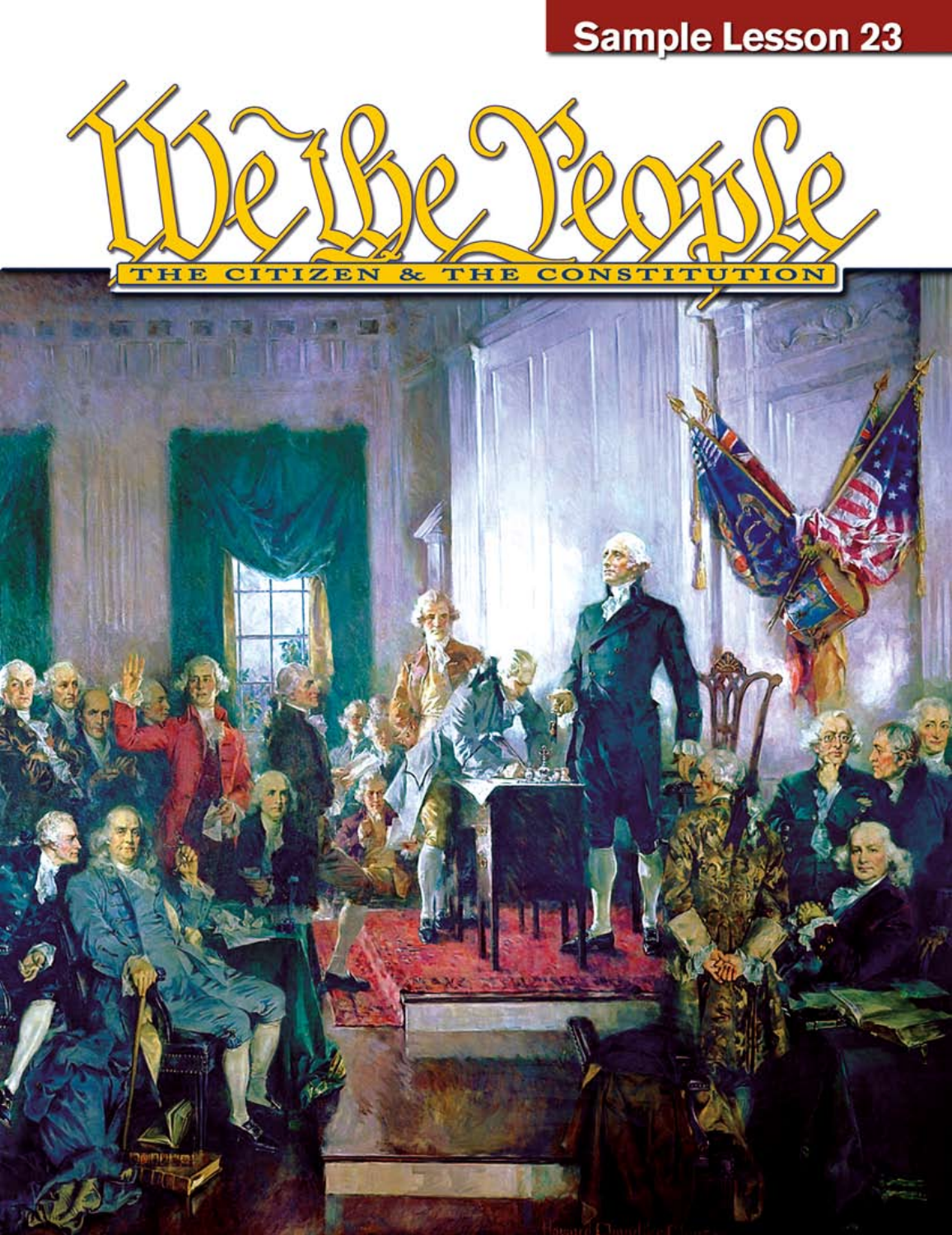# COPY FOR REVIEW AND TRAINING PURPOSES ONLY REPRODUCTION PROHIBITED WITHOUT PRIOR WRITTEN PERMISSION

These lessons were excerpted from We the People: The Citizen & the Constitution, Level 3.

©2009 Center for Civic Education

All rights reserved. Except for use in a review, reproduction or transmittal of this work in any form or by any electronic, mechanical, or other means, now known or hereafter invented, including photocopying and recording, and use of this work in any form in any information storage and retrieval system is forbidden without prior written permission of the publisher. Although the contents of this book were developed under a grant from the U.S. Department of Education, the contents do not necessarily represent the policy of the Department of Education, and endorsement by the federal government should not be assumed. The federal government reserves a nonexclusive license to use and reproduce for government purposes, without payment, this material, excluding copyrighted images, where the government deems it in its interest to do so.

Directed by the Center for Civic Education and funded by the U.S. Department of Education under the Education for Democracy Act approved by the United States Congress.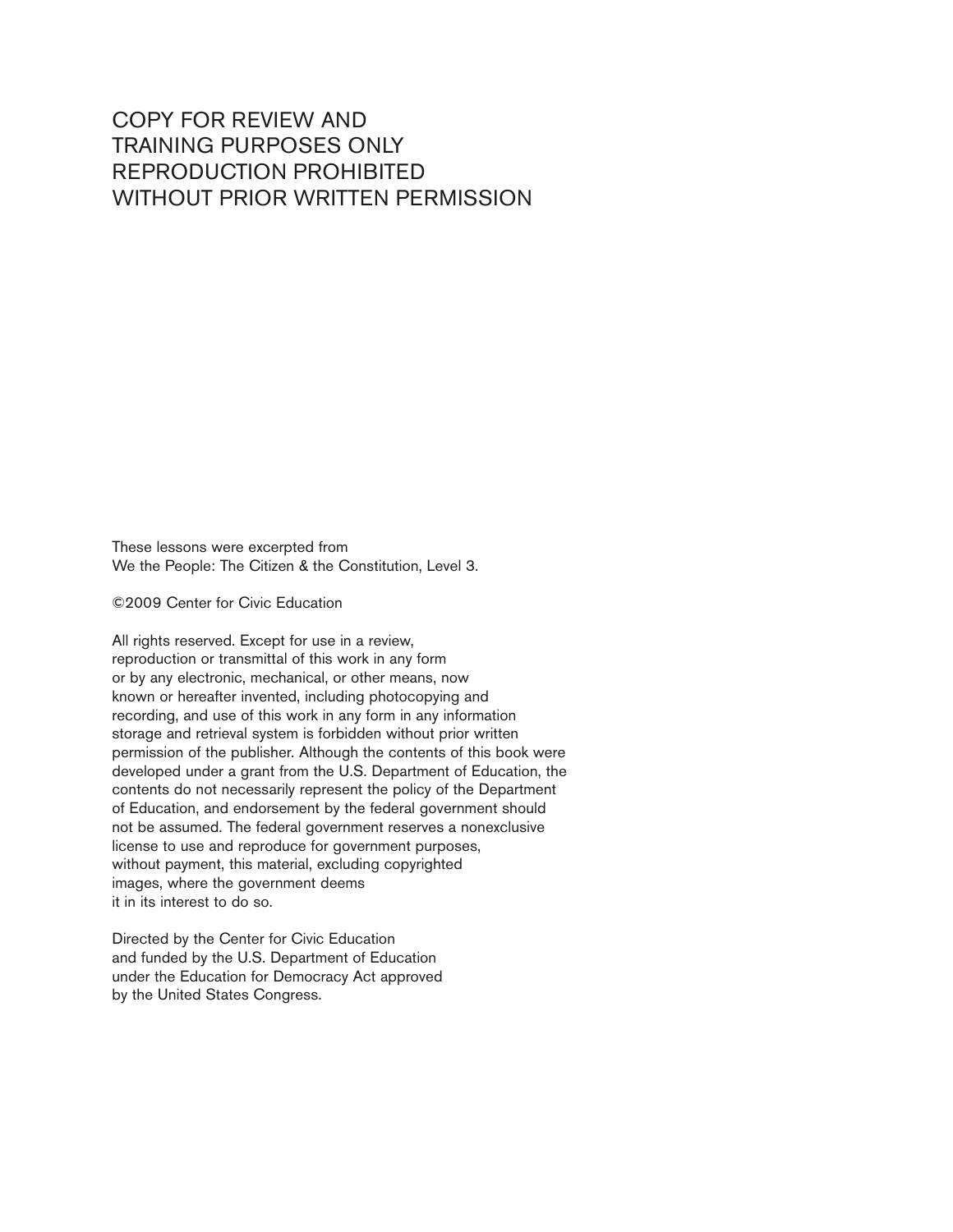**WHAT IS THE ROLE OF THE PRESIDENT IN THE AMERICAN CONSTITUTIONAL SYSTEM?**

**23**



# **LESSON PURPOSE**

The president of the United States is among the most powerful political figures in the world. In the international realm the president speaks for the country and is the symbol of America. At home the president suggests the policy agenda for Congress and is the leader of his or her political party. Americans look to the president for leadership, while at the same time fearing the concentration of political power in the executive branch. This lesson examines sources of presidential power and ways that checks and balances limit presidential power.

When you have finished this lesson, you should be able to explain the president's constituti onal responsibilities and how the office of president has evolved. You also should be able to iden tify various constitutional and political checks on the president's power. You should be able to explain fundamental differences between the office of prime minister in a parliamentary system and the American presidency. Finally, you should be able to evaluate, take, and defend positions on issues involving the exercise of presidential power and the relationship between the president and the other branches of government.

## **TERMS AND CONCEPTS TO UNDERSTAND**

commander in chief executive order executive power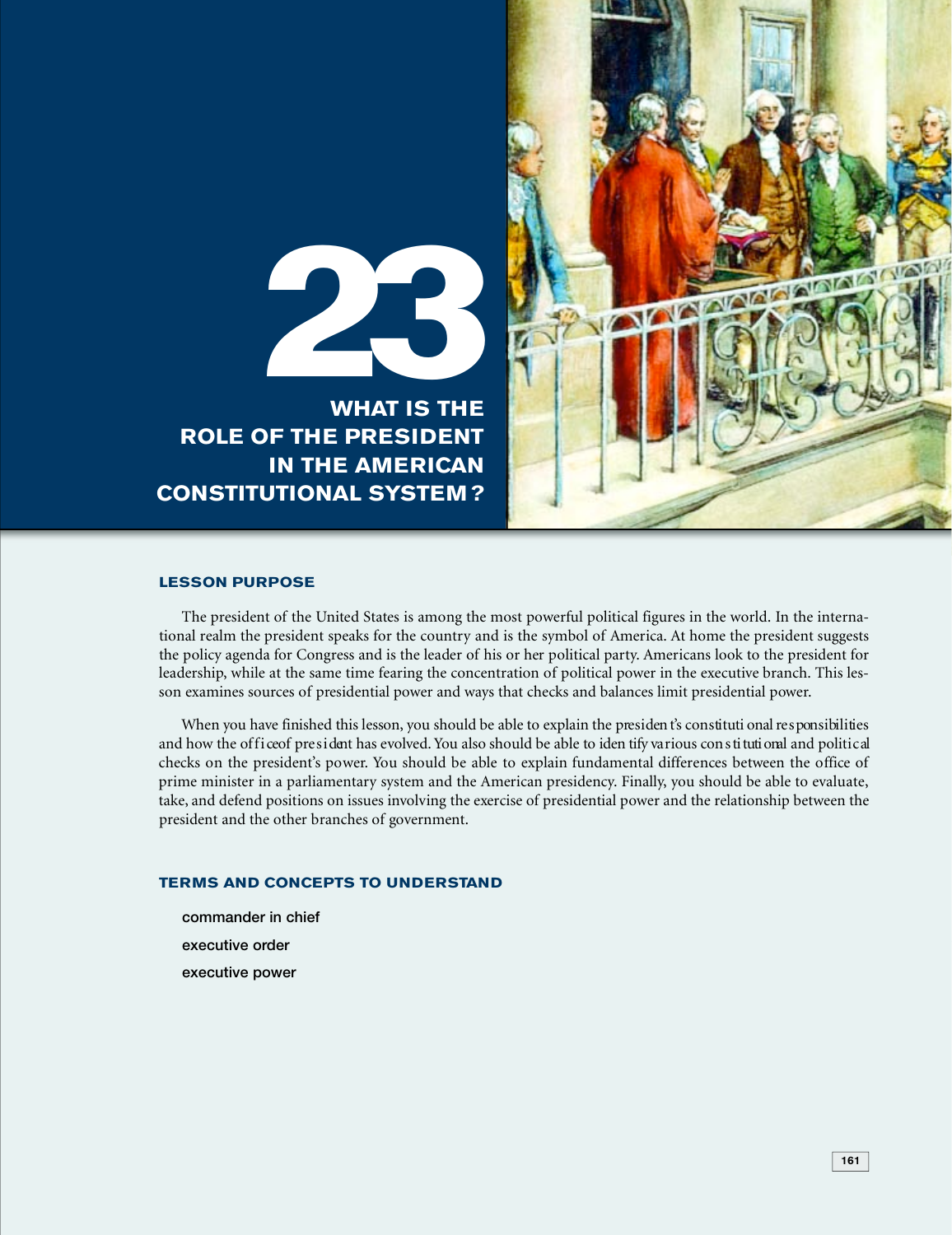#### **WHAT ARE THE PRESIDENT'S CONSTITUTIONAL RESPONSIBILITIES?**

Arti cle II of the Constituti on places "the executive **Power**," the powers of the executive branch of government, in the president of the United States. Unlike Article I, which gives Con gress those powers "herein granted," Article II does not define executive power. The Constitution lists some of the president's powers, but those listed have never been thought to be the president's only powers. The listed powers inclu de the following:

- Commanding the army and navy as commander in chief
- $\bullet$  Heading the executive department (cabinet and executive departments)
- Granting reprieves, or postponement of punishment, and pardons
- Making treaties, subject to the advice and consent of the Senate
- Nominating ambassadors, public

ministers, consuls, and judges of the Supreme Court and other federal courts

- Recommending legislation to Congress
- Reviewing legislation passed by Congress and returning bills to which the president objects
- Receiving ambassadors and other public ministers (chief diplomat)

The Constitution further directs the president to "take Care that the Laws be faithfully executed." It also requires the president to take an oath that includes a promise to "faithfully execute the Office of President" and...preserve, protect, and defend the Constitution of the United States."

Presidents have asserted many reasons to justify a broad definition of executive powers, particularly in times of national emergency, such as the Great Depression, and war. The Constitution has proven flexible enough to adapt to changing understandings of presidential power.



Should the president have the power to veto bills passed by majorities of both houses of Congress? Why?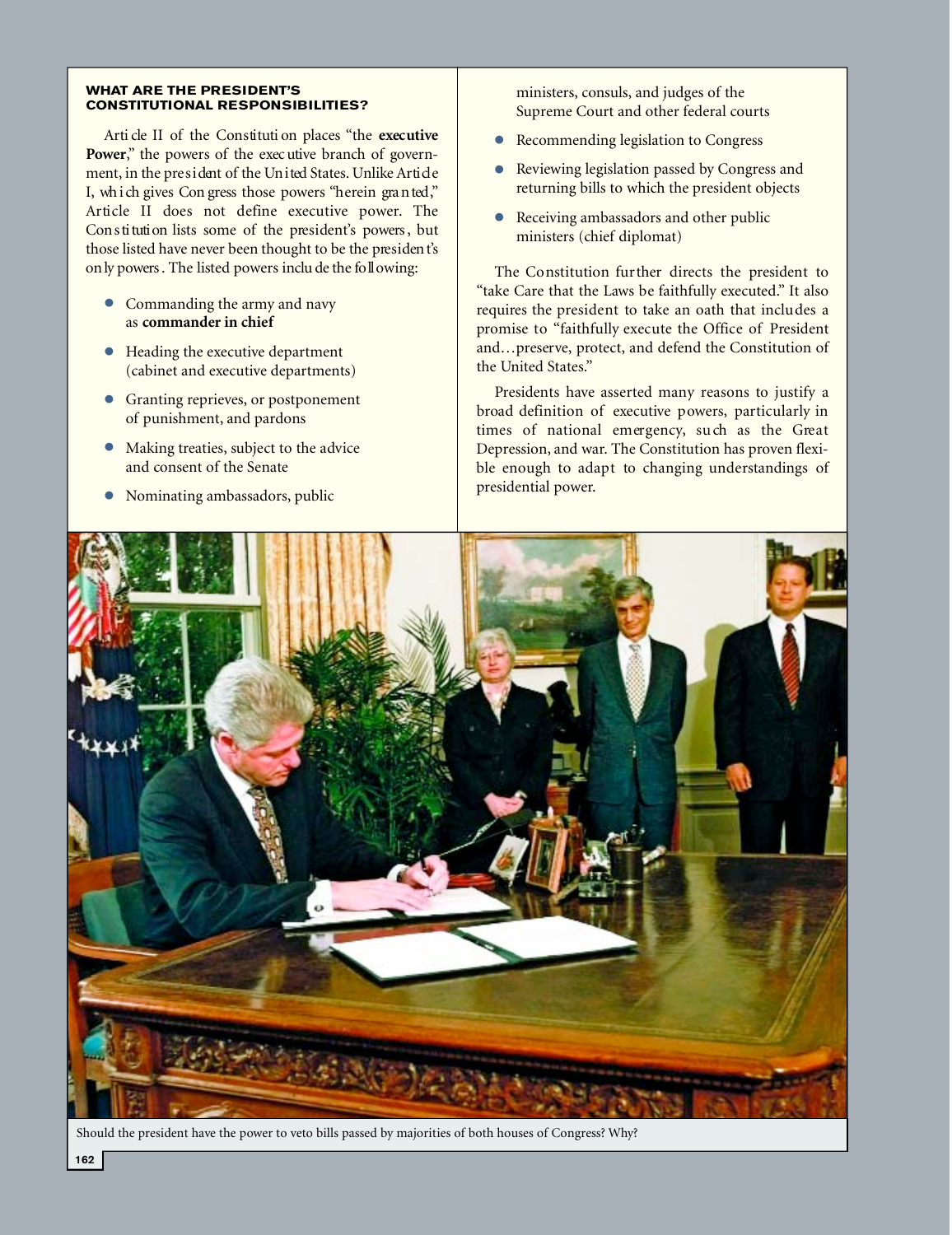# **WHAT DO YOU THINK?**

- $\bullet$  Arti cle II, Secti on 1, gives the president "exec utive Power" but does not define what that power is. What other provisions of Article II give an indication of what the Framers meant by exec utive power?
- **2** What additional insights into the nature of exec utive power are provi ded in Arti cle I?

#### **HOW DID THE FRAMERS ENVISION THE PRESIDENCY?**

The Framers envisioned the president as an official above partisan politics, that is, a person not devoted to a particular political party. Publius explained in Federalist 68 that they wanted the president to be a person who had earned the esteem and confidence of the entire nation, with a character "preeminent for ability and virtue." They designed the Electoral College to identify people of such character. There was no expectation that candidates would campaign for the office. The Framers thought that the president should remain above partisan politics. But their expectations were unmet even during President Washington's administration, when factions arose that led to the development of political parties.

The Framers did not want the president to have the powers of a monarch. But they did want the president to be "energetic," a quality they contrasted with legislative "del i beration." "Energy" refers to the capacity of one person to act efficiently and vigorously on behalf of the nation. The Framers feared what they call ed a "feeble" exec utive." As Alexander Hamilton argued in Federalist 70, "A feeble execution is but another ph rase for a bad exec ution; and a government ill exec uted, wh a tever it may be in theory, must be, in practice, a bad government."

#### **HOW HAS THE PRESIDENCY EVOLVED?**

Occupants of the office of president have varied in stature and achievements. Some have been undeniably great, others have been mediocre, and still others are regarded as failures. The precedents for the mod ern presidency are the powerful figures who took a broad view of their authority under the Constitution.

Early examples of powerful presidents are our first and third presidents, George Washington and Thomas Jefferson. However, some scholars trace the rise of the powerful modern presidency to Andrew Jackson. Before Jackson presidents used the veto power sparingly to aid Congress in the performance of its deliberative functions. They returned bills to Congress for "reconsideration," or further reflection. Jackson used the

power differently. He vetoed the recharter of the Second Bank of the United States. In the resulting battle between the president and Congress, Jackson appealed directly to the public to support his position on the bank. During his two terms in office President Jackson used the veto twelve times, more than all his predecessors combined. He used it not only against bills that he considered un constituti onal but also against those he viewed as bad policy.

Abraham Lincoln contributed significantly to the growth of the office, even though he rarely used the veto power. Confronted with the Civil War (discussed in Unit Three), Lincoln asserted unprecedented, unilateral executive power. He justified actions such as imposing a blockade on southern ports, suspending the writ of habeas corpus, nationalizing the militia, and expanding the size of the army and the navy as exercises of what he called an "inherent executive power" in times of em er gency. Con gress ultimately authorized most of  $Lin$  ching actions

Theodore Roosevelt and Wood row Wilson also helped transform the presidency into the powerful institution it is today. Roosevelt used the office as a "bully pulpit" to shape public opinion and frame debates on domestic legislation that he proposed to Congress. A bully pulpit is a position of visibility and influence, often a political office, from which to advocate a particular point of view. The word *bully*, in this case, means " very good" or "excellent." Wilson similarly carried issues directly to the public, notably in his unsuccessful fight for America's entry into the League of Nations after World War I.

The most influential president in the twentieth century was Franklin D. Roosevelt. Roosevelt was elected during the Great Depression and served until nearly the end of World War II. He used both crises to consolidate presidential power. At home Roosevelt took direct control of the policy process, submitting a wide range of reforms to Co ngress as part of his New Deal. These included Social Security, employment programs, and extensive reforms of executive agencies. As commander in chief during World War II Roosevelt helped to establish America's preeminence in the international arena. He also was the first president to make extensive use of public opinion polls, which informed him about how Americans were responding to his proposals. He talked directly to the people through radio "fireside chats," using a conversational, personal style to establish trust and confidence.

Presidents since Roo sevelt have served in his shadow. Some have agreed with Roo s evelt's domestic policies. Others have sought to dismantle them. However, all effective presidents have relied on strategies that Roosevelt used to bolster presiden tial power. Ronald Reagan, for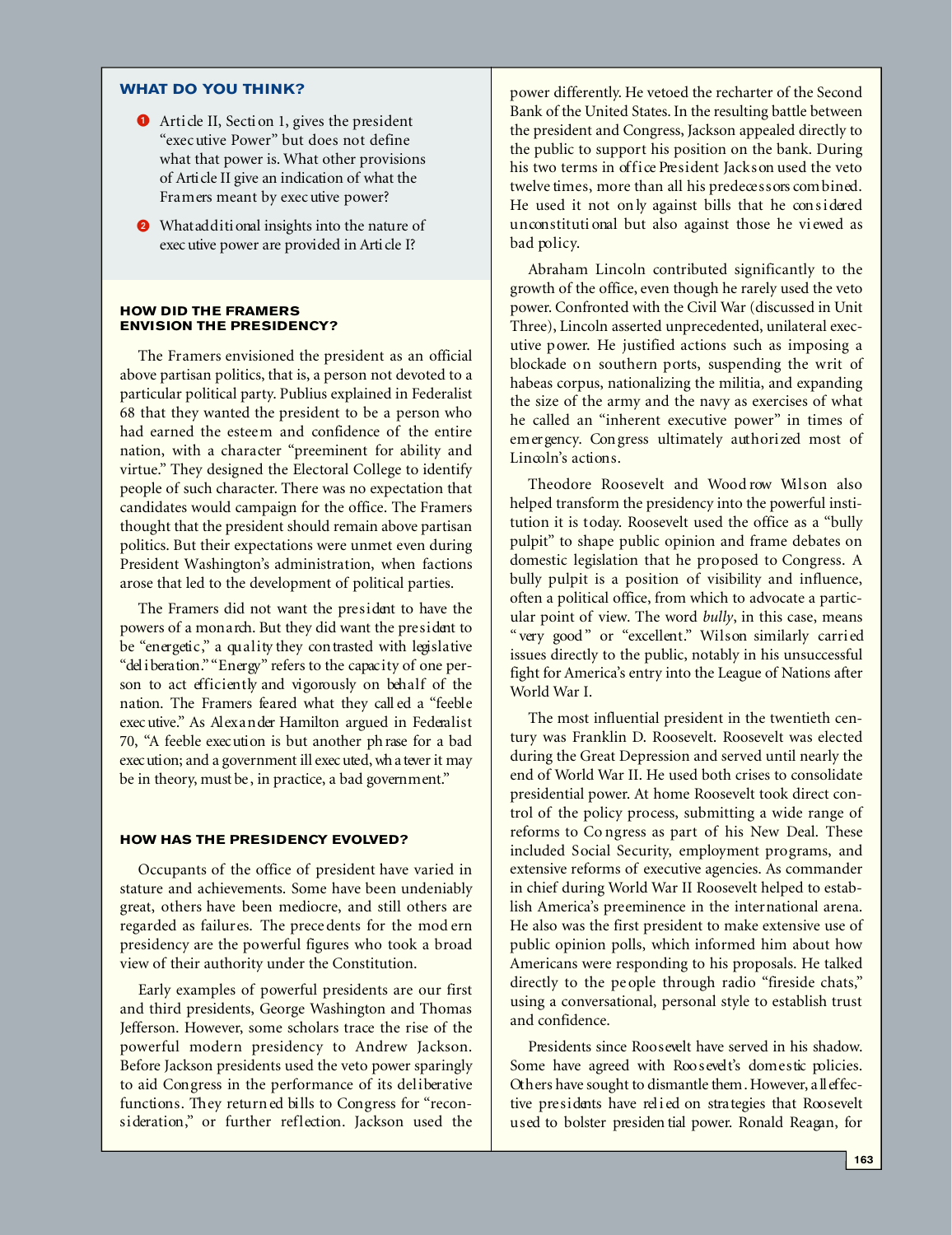example, established himsel f as the Great Communicator, wh ereas John F. Kennedy and Bill Clinton used their pers onal ch a risma to win political allies and to persu ade the Am erican people to support their policies.

# **CRITICAL THINKING EXERCISE Examining Presidential Qualifications**

The Constitution lists three formal requirements for the office of president: natural born citizen, resident of the United States for fourteen years, and at least thirtyfive years of age. Work in small groups to make a list of the *informal* qualifications that you think a president should possess. For example, should a president be well educated? Have previous government or military experience? Be charismatic, articulate, and personable? Why? Compare your list with the lists prepared by other groups. Are there informal qualifications that appear on everyone's list? How does your list compare with the qualifications the Founders believed were important?



What responsibility, if any, should government take regarding unem-<br>
lish the principle that this provision of the ployment?

#### **WHAT IS THE PRESIDENT'S ROLE IN FOREIGN POLICY?**

Article II grants four powers that, taken together, establish the president as the nation's leader in foreign policy. Congress also has enormous powers over foreign policy because it establishes and collects taxes, declares war, pledges the credit of the United States, and regulates foreign commerce. Congress also funds the armed forces, makes rules governing them—the Uniform Code of Military Justice—and makes rules related to "Captures on Land and Water," as contained in Article I, Secti on 8, of the Constitution. However, Congress's role is largely one of reacting to the president. The president's powers in foreign relations include the following:

**Commanding the armed forces** 

The nation's military power can be used both to protect the nati on from hostile powers and as a threat to help persuade other countries to comply with America's policies. Congress has declared war only five times. However, every president after Roo s evelt has used the commander in chief's power to send Am erican troops to countries abroadincluding Korea, Vietnam, Lebanon, Grenada, Kuwait, Somalia, Kosovo, Afghanistan, and Iraq—without declarations of war.

- **Making treaties** Treaties are agreements with other nations and international organizations. They can address matters ranging from economics to defense. The president has sole authority to negotiate and make treaties on behalf of the United States. However, the treaties must be approved by a two-thirds vote of the Senate. In 1949, for example, President Harry Truman made the United States one of the founding members of the North Atlantic Treaty Organization, a military alliance. The Senate approved. But other treaties, notably the Treaty of Versailles after World War I, have not been ratified.
- Appointing ambassadors and consuls The pre s i dent decides who represents the United States within other countries. The pre s ident's appointees, who must be approved by a majority vote in the Senate, help to shape the image of the Un i ted States overseas and to advise on forei gn policy, including mon et a ry assistance to other countries, or forei gn aid.
- **•** Receiving ambassadors **and other public ministers** President Thomas Jefferson helped to estab-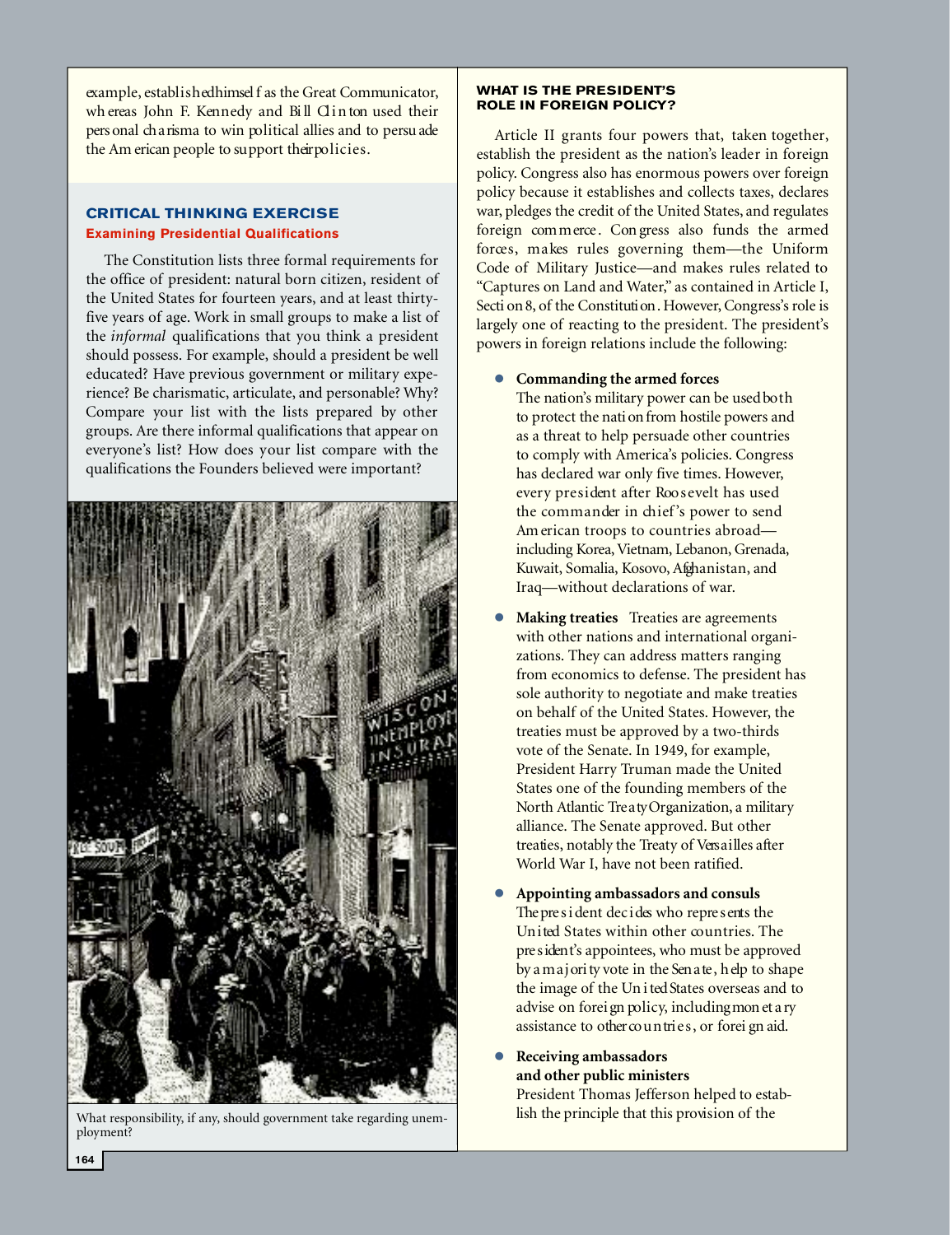

What are some of the checks on the president's powers in foreign relations?

Constitution means that the president is "the only channel of communication bet ween the Un i ted States and foreign nations." The right to receive ambassadors and other public ministers from abroad includes the right not to recognize them. Withholding recognition can be used as a policy tool. For example, in 1913 President Woodrow Wilson's refusal to recognize the provisional government of Mexico contributed to the downfall of that government.

#### **HOW DO THE PRESIDENT'S POWERS EXPAND IN WAR AND EMERGENCY?**

During wars and emergencies presidents commonly exercise powers not granted by the Constitution. President Grover Cl eveland deployed federal troops without congressional authorization in 1894 to put down a strike among Pullman train car workers. President Franklin Roosevelt transferred destroyers to Great Britain in 1940, a year before the United States entered World War II. And President Truman ordered the secretary of commerce to operate the nation's steel mills during a strike to ensure an adeq uate supply of steel during the Korean War.

On occasion Congress and the Supreme Court have tried to rein in the president.In 1952 the Supreme Court h eld that President Truman had exceeded his authority in s eizing the steel mill s. In the 1970s, Con gress also debated withdrawing funding for the Vietnam War as the war continued to lose public support. In 2006 the Court held that President George W. Bush's creation of special military commissions to try alleged terrorists violated the Uniform Code of Military Justice passed by Congress in 1950 and the 1949 Geneva Convention, an international treaty that the United States had signed. These examples aside, during wars and national emergencies both Congress and the Court tend to defer to the president.

#### **HOW AND WHY HAS PRESIDENTIAL POWER EXPANDED HISTORICALLY?**

It sometimes is argued that the two-plus centuries of American experience have been characterized by a general drift of authority and responsibility toward the executive branch. In fact, the preponderance of power has flowed over time from one branch to another. During most of the nineteenth century Congress predominated. In the twentieth century as the role of the United States in world affairs grew, so did the formal and informal powers of the president. The administrations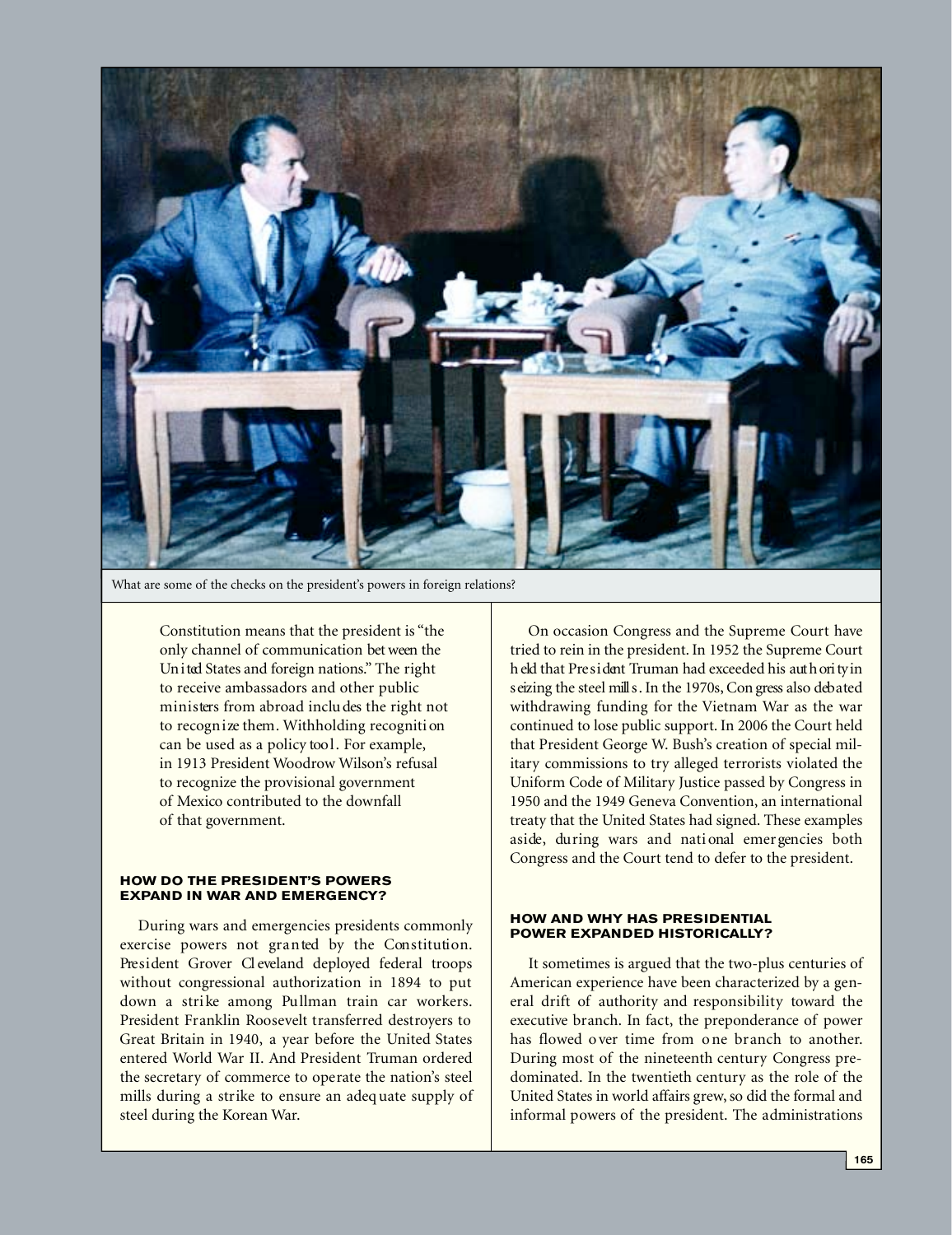of Franklin Roosevelt, Lyndon Johnson, Richard Nixon, and George W. Bush were marked by increased assertions of presidential authority.

Th ere are several reasons for the increase in the powers of the presidency. One reason is that Americans have always expected their chief executives to act vigorously and to address the nation's problems. Alexander Hamilton in Federalist 70 daimed, "Energy in the executive is a leading character in the definition of good government." Thomas Jeffers on contended that circumstances "sometimes occur" when the president must a s sume authorities beyond the law wh en necessity or selfpreservation require. In terestingly, however, public opinion polls taken since the 1930s reflect two unchanging popular attitudes toward the presidency. The first is that people want strong, activist presidents. The second is that people fear and distrust activist presidents. Americans want and expect the other two bran ches of government to act as checks and balances on the executive.

A second reason for the enlargement of executive authority is that the constitutional powers of the president are stated in broad terms. It is possible to interpret them in ways that have permitted an expansion of presidential influence.

A third reason for the growth of executive power is the president's role in recommending legislation to Congress (Article II, Section 3). The executive branch proposes most of the bills that Congress considers. Enforcing decisions of the Supreme Court and carrying out and enforcing laws enacted by Congress also have led to a more central role for the executive. Moreover, the executive has played an increasingly active role in the development of federal regulations. Federal regulations are rules created by executive agencies to elaborate the often general laws passed by Congress to make them operational. They are printed in the Federal Register, a daily government publication of notices, rules, and other information, and are open to public comment for 30 days before they are approved and become law. As such, they are an example of the shared power of lawmaking.

A fourth reason for the growth of executive authority is the use of executive orders. An executive order is a rule or regulation issued by the president. The use of executive orders by presidents has greatly increased in recent years as a result of the tendency of legislative bodies to leave the details of laws they pass to be filled in by the executive branch. All executive orders issued by the federal government must be published in the Federal Register. Some states have similar publications.

Finally, presidential and executive power has increasedas the federal govern m ent has assumed responsibilities that formerly were seen as the responsibilities of individuals or of local and state governments. Examples of responsibilities shifted to the national government range from education to health care, transportation, and product safety.

#### **HOW ARE PRESIDENTIAL POWERS LIMITED?**

Despite the president's immense powers, the system of checks and balances limits presidents in a number of ways. For example, the Twenty-second Amendment limits the president to two elected terms in office. This amendment was adopted after Franklin Roosevelt abandoned the tradition begun by George Washington of stepping down after two terms. Even though Roosevelt had been immensely popular, Americans feared a president who remained in power too long.

Congress can check the exercise of the president's power by

Rejecting the president's legislative agenda or modifying it in ways that make it unacceptable to the president Examples include the rejection of Franklin Roosevelt's proposal to increase the number of justices on the Supreme Court and his plans to reorganize the executive branch.



What opportunities does the Federal Register provide for citizens to monitor and influence government?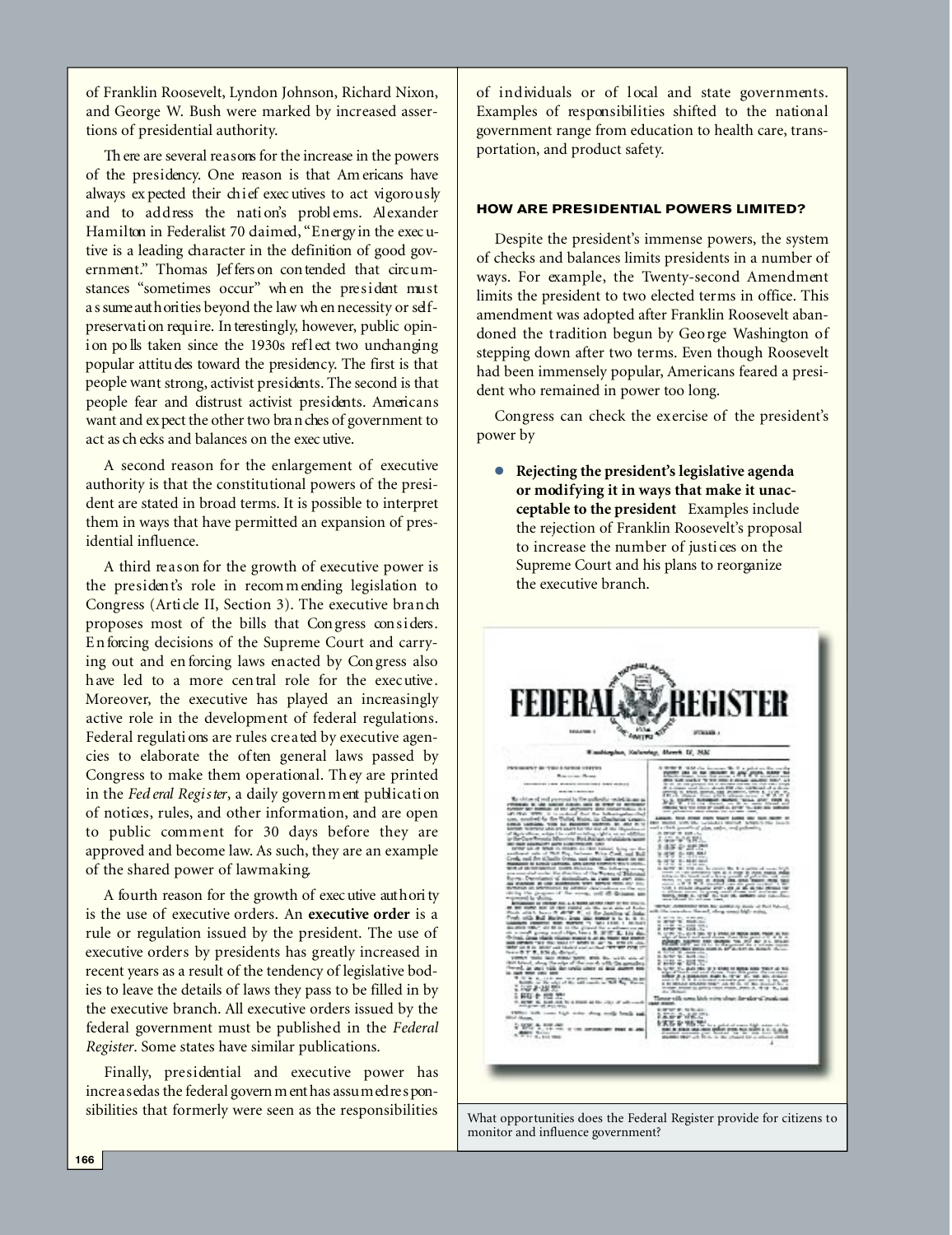# <sup>V</sup> **Asserting its constitutional authority**

An example is the 1973 War Powers Resolution intended to reinforce the constitutional power of Congress to dedare war. Among o ther things it requires the president to consult with Congress before initiating any foreign hostilities and regularly thereafter until American armed forces no longer are engaged in hostilities.

# **•** Refusing to ratify treaties

For example, in 1996 Bill Clinton signed a comprehensive nu clear test ban treaty with 137 other nations. Ten years later the Senate had neither ratified nor held major hearings on it.

**Refusing to confirm presidential nomines to the judiciary or top** administrative posts

Examples are the Senate's refusal to confirm Richard Nixon's nominations of G. Harrold Cars well and Clement Hayns worth to the Supreme Court and George H. W. Bush's nomination of John Tower to be secretary of the Department of Defense.

- <sup>V</sup> **Refusing to fund the president's programs** By cutting off or reducing funds, or by threatening to do so, Congress can abolish agencies, cu rtail programs, or obtain requested information. An example is the refusal of Congress to provide funding for emergency aid for Vietnam as requested by President Lyndon B. Johnson.
- **Removing the president from office by impeaching, trying, and convicting him**

The Supreme Court also can check the exercise of presidential power. Examples include the following:

- <sup>V</sup> *Humphrey's Executor v. United States* **( 1 9 3 5 )** Congress must approve the president's decision to remove an official of an independent regulatory agency.
- <sup>V</sup> *United States v. Nixon* **(1974)** The president is not entitled to automatic immunity from the legal process (reaffirmed in *Clinton v. Jones*, 1997).
- <sup>V</sup> *Train v. City of New York* **(1975)** The president cannot refuse to spend money that Congress has appropriated unless Congre ss gives the president discretion to do so.



What are some of the principal means by which the powers of the president can be limited?

The executive branch itself also can limit the president, as will be discussed in the next lesson. Executive agencies and bureaus develop their own changeresistant traditions and styles of performing their jobs. Ca reer civil service employees—many of them experts in their fields-may resist the president's political priorities without fear of losing their jobs.

Finally, public opinion limits the exercise of presidential power. A president who lacks public support is handcuffed in his efforts to carry out his policy agendas at home and abroad. President Truman once lamented, "I sit here all day trying to persuade people to do the things they ought to have sense enough to do without my persuading them.... That's all the powers of the president amount to."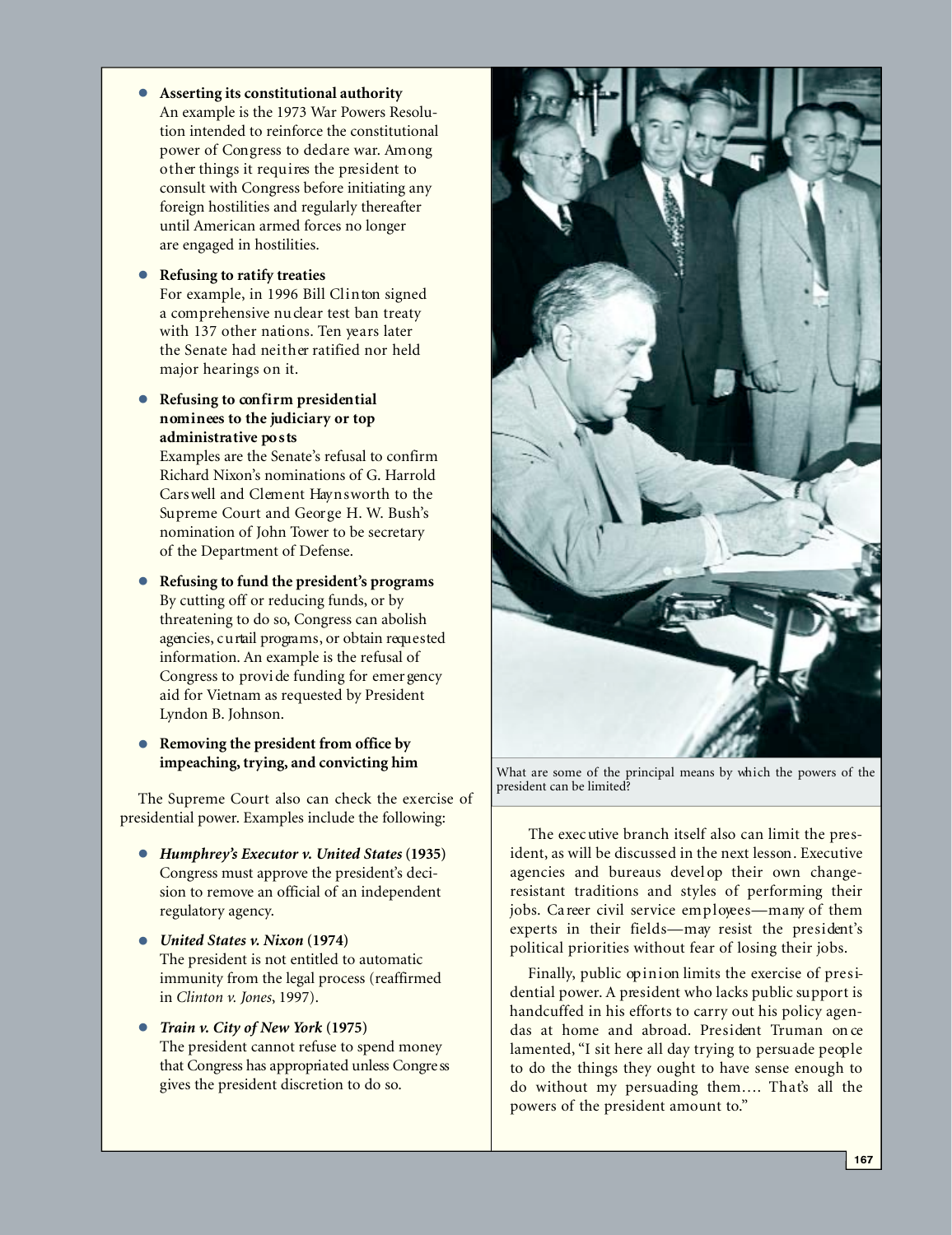

Which branch of government was responsible for the integration of the military?

#### **CRITICAL THINKING EXERCISE**

#### **Examining the Role of the Executive Branch in Promoting the Protection of Individual Rights**

The actions of the executive branch in de veloping federal regulations and executive orders are subject to the same democratic political processes made possible by our Constitution. Private citizens and interest groups and movements have used these processes to influence executive branch decisions.

Work in groups of three to five students. Each group should select one of the regulations or executive orders listed below and determine what rights it was designed to protect and how the political process was used to influence the actions of the government. Each group should answer the questions following the list and prepare a short presentation for the class.

- <sup>V</sup> **Emancipation Proclamation (1863)** Freedom of slaves in territory of the Confederate States of Am erica that did not return to Union control by January 1, 1863
- <sup>V</sup> **Executive Order 8802 (1941**) Nondiscrimination in employment
- <sup>V</sup> **Executive Order 9981 (1948)** Integration of the military
- <sup>V</sup> **Executive Order 10730 (1957)** In tegration of schools in Little Rock, Arkansas
- **Executive Order 11246 (1965)** Enforcement of affirmative action
- <sup>V</sup> **Philadelphia Plan (1969)** Affirmative action in federal employment
- <sup>V</sup> **Code of Federal Regulations, Title 34 (C.F.R. 34) (2000)** Implementation of parts of the Civil Rights Act of 1964 regarding nondiscrimination in education, as follows:
	- **•** Part 100 Prohibits discrimination on the basis of race, color, or national origin
	- **•** Part 104 Prohibits discrimination on the basis of disability
	- **•** Part 106 Prohibits discrimination on the basis of sex
	- **•** Part 110 Prohibits discrimination on the basis of age
- <sup>V</sup> **Code of Federal Regulations, Title 28, Part 35 (1991)** Prohibits discrimination on the basis of disability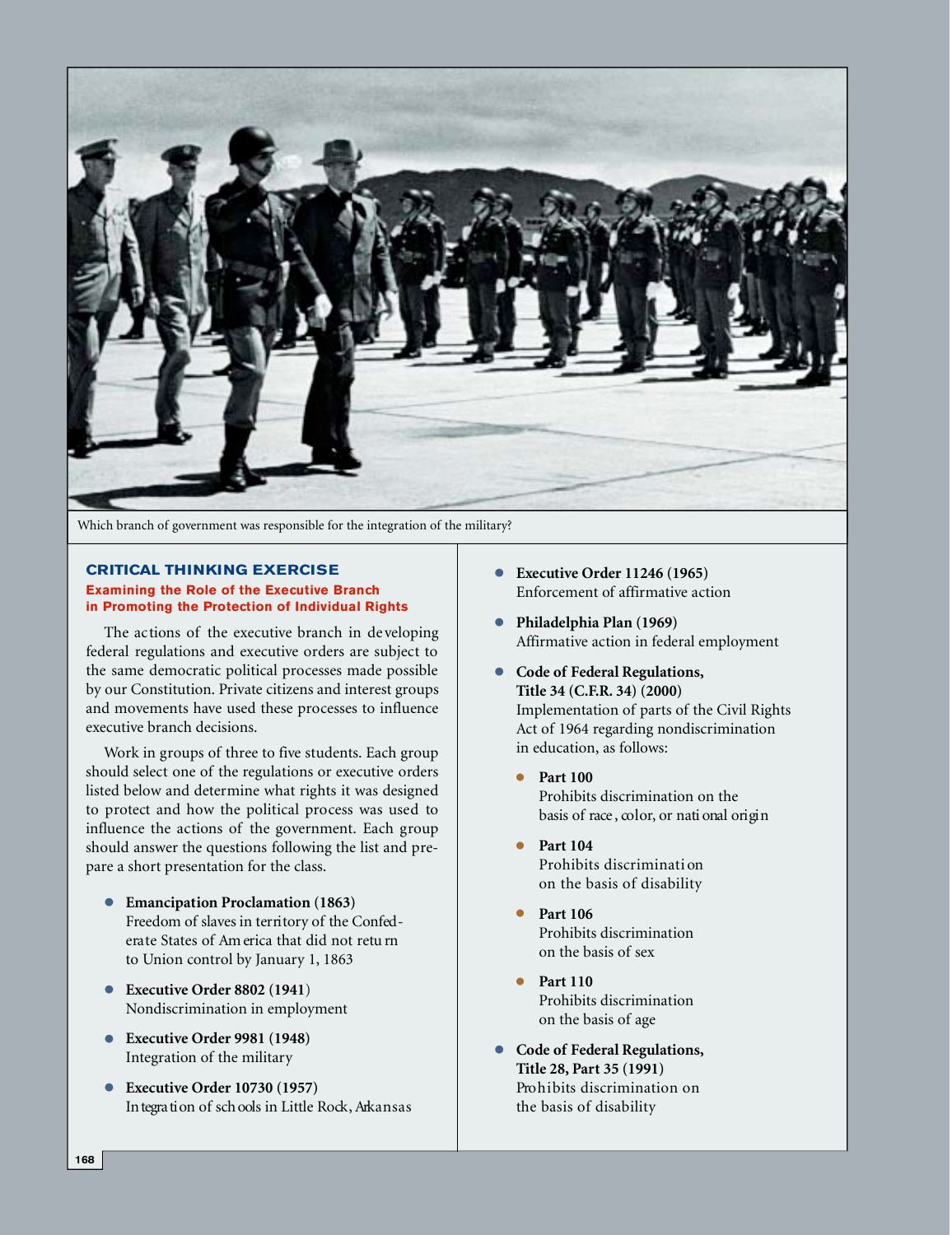

What are some of the differences between the roles of prime minister and president?

- **1** What were the historical circumstances that led to the executive action?
- **2** What are the major provisions of the executive order or federal regulation?
- <sup>3</sup> What rights does the order or regulation promote or protect?
- <sup>4</sup> How does the order or regulation reflect a major shift in American public policy?
- **5** How has the order or regulation changed the course of private and public action?
- 6 How was the democratic political process used to influence the executive branch to issue this order or regulation?
	- $\bullet$  Was this order or regulation a result of congressional action? If so, what was the cause of the action?
	- $\bullet$  Was this order or regulation the result of the influence of civil society interest groups? If so, what were they and how did they help get the order or regulation enacted?
	- What other factors contributed to the enactment of this order or regulation?

#### **HOW DOES THE AMERICAN PRESIDENT DIFFER FROM A PRIME MINISTER?**

In a parliamentary system the majority party or coalition in Parliament appoints the prime ministe r, the highest-ranking member of the executive branch of a parliamentary government. Cabinet ministers usually are the leading parliamentary figures in the majority party. In Britain the prime minister must have served in Parliament so that he or she comes to the office of prime minister with extensive government experience. Legislative and executive powers are integrated in parliamentary systems. That integration is believed to make government more efficient and better able to reflect the popular will. A prime minister who submits a list of measures to Parliament can be confident that Parliament will enact the proposals. However, if the prime minister loses the confidence of Parliament, he or she can be removed immediately.

In the United States the legislative, executive, and judicial branches are not integrated. The country as a whole chooses the president. Congress usually has no say in who is elected, and the Constitution does not require a president to have any prior experience in national government. Neither must the majority in either the House or the Senate be of the same political party as the president. The Constitution does not require Congress to adopt legislation that the president proposes, approve treaties that the president negotiates, confirm the president's judicial or other nominees, or